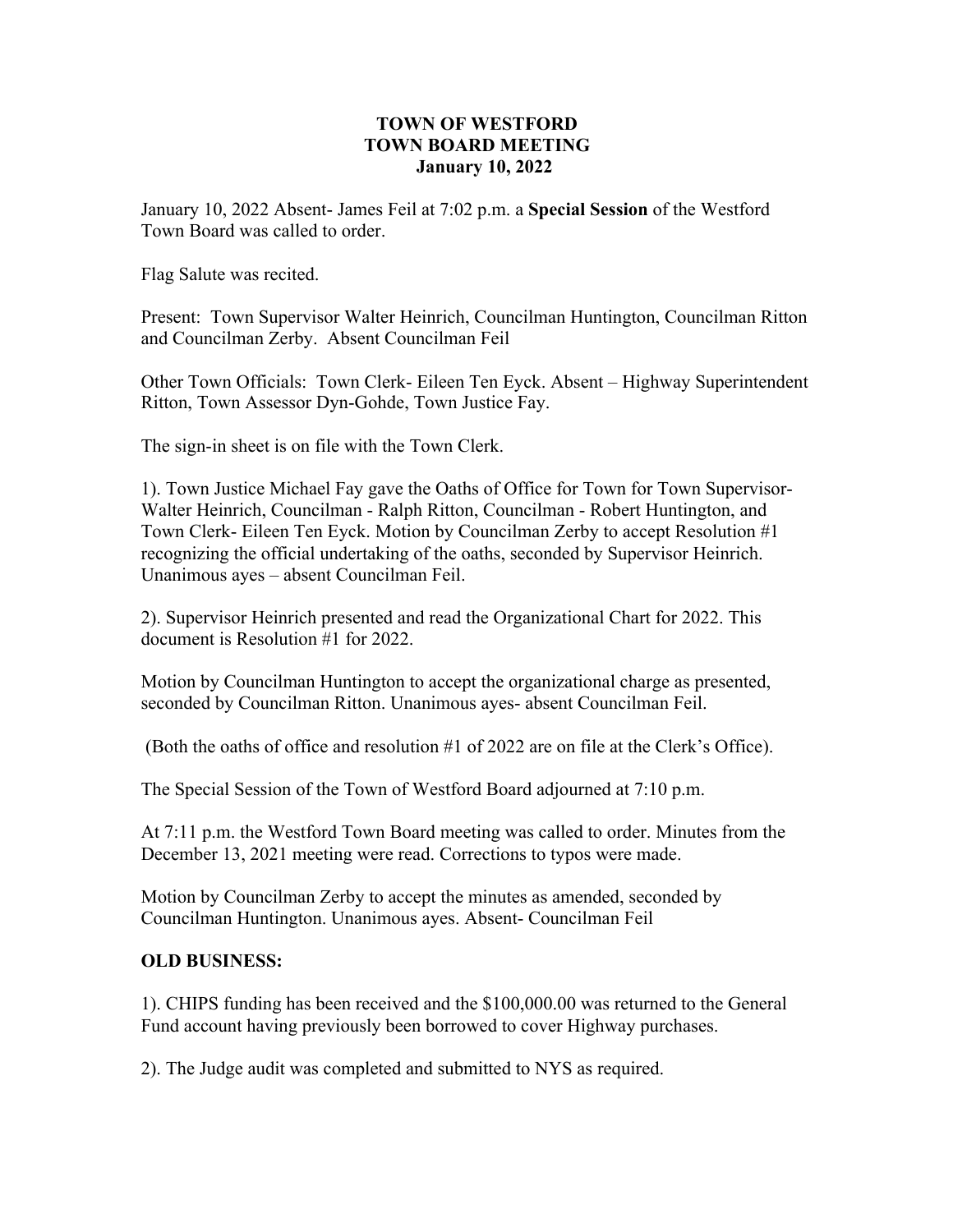3). Dog Control Officer- Supervisor Heinrich met with Jennifer Larrabee and worked out the issues with the contract including mileage, liability and workmen's compensation. Jennifer signed the contact today.

4). A Special Session of the Board was held on 12/30/21 and the paperwork indicating that the Town of Westford "opted-out" of having dispensaries or consumption sites for marihuana use and the local law was sent in to the Secretary of State.

### **NEW BUSINESS**:

1). Courtney Effner submitted a request form to use Town Hall on 01/16/21.

2). Insurance- Supervisor Heinrich requested that one of the town's trucks put pulled off the road and the plates turned in to keep the insurance line item at the budgeted amount.

3). Supervisor Heinrich will be going to Phil Strong's home (a previous Town Supervisor) to pick up old files.

4).The check books are made available at every meeting for anyone interested in looking them over.

5). State of the Town- all budges in are currently in the black. The town has \$25,000 in savings and there is enough money in both the General and Highway accounts to get through the first couple of months of 2022.

# **COMMITTEES:**

Highway Dept: Kurt Happle was hired as a full time employee. He was unable to keep this job and quit after a day.

Fire Department: Breakfasts at the station are on hiatus for the month of January 2022 due to COVID.

Cemetery: No new Report.

Transfer Station: There was an issue at the Transfer Station where a couple of people left their garbage stacked up outside of operational hours. Supervisor Heinrich located one of the individuals responsible and took care of the issue. Discussions followed about blocking the entrance again. Councilman Huntington continued with research of options for the transfer station and provided some price points if the town switched to using a compactor. The estimates he provided will be attached to January meeting notes. The estimates include buying, renting, disposal and manning the unit. The Board is looking at all options for the Transfer Station as a pre-emptive measure. This will continue to generate conversations and many options are being considered. Supervisor Heinrich will work up some more exact numbers to present at next month's meeting.